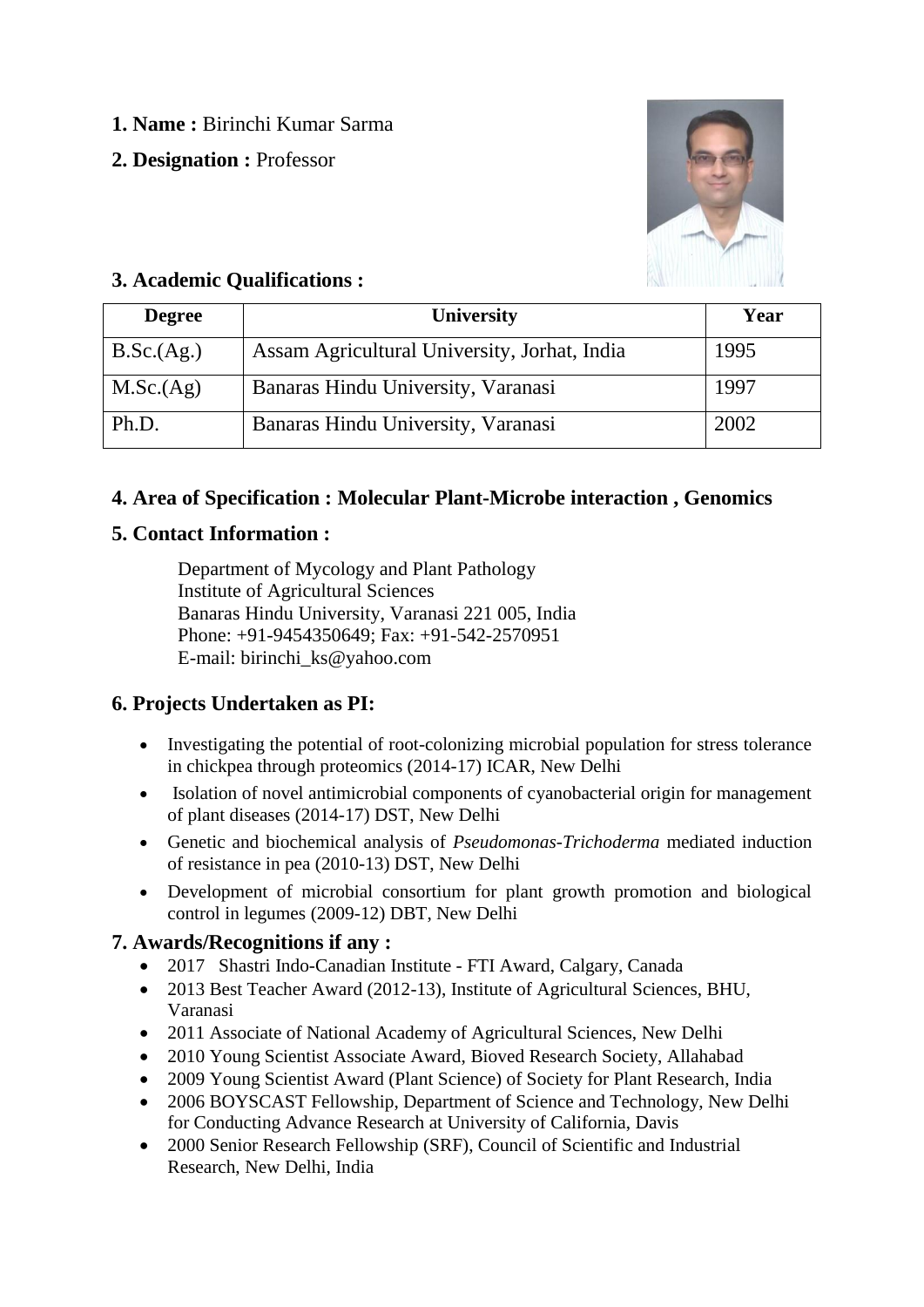- 2000 Travel fellowship to visit China, Council of Scientific and Industrial, Research, New Delhi, India
- 1999 BHU- Research Fellowship
- 1997 Qualified the National Eligibility Test for Assistant Professorship conducted by Agricultural Scientists Recruitment Board, New Delhi, India
- 1997 BHU Medal for Standing First in M.Sc.(Ag.) Mycology and Plant Pathology Final Examination, Banaras Hindu University, Varanasi, India
- 1995 Junior Research Fellowship (Plant Pathology), Indian Council of Agricultural
- Research, New Delhi, India

### **8. List of selected publications :**

- Patel JS, Kharwar RN, Singh HB, Upadhyay RS and Sarma BK. 2017. *Trichoderma asperellum* (T42) and *Pseudomonas fluorescens* (OKC)-enhances resistance of pea against *Erysiphe pisi* through enhanced ROS generation and lignifications. *Frontiers in Microbiology* 8:306
- [Yadav](http://pubs.acs.org/author/Yadav%2C+Sudheer+K) SK, [Singh](http://pubs.acs.org/author/Singh%2C+Surendra) S, [Singh](http://pubs.acs.org/author/Singh%2C+Harikesh+B) HB, and [Sarma](http://pubs.acs.org/author/Sarma%2C+Birinchi+K) BK. 2017. Compatible Rhizosphere-Competent Microbial Consortium Adds Value to the Nutritional Quality in Edible Parts of Chickpea. *Journal of Agricultural and Food Chemistry*. 65: 6122−6130
- Patel JS, Sarma BK, Singh HB, Upadhyay RS, Kharwar RN and Ahmed M. 2016. *Pseudomonas fluorescens* and *Trichoderma asperellum* enhance expression of Gα subunits of the pea heterotrimeric G-protein during *Erysiphe pisi* infection. *Frontiers in Plant Science* 6: 1206 DOI: 10.3389/fpls.2015.01206
- Penmetsa RV, Carrasquilla-Garcia N, Bergmann EM, Vance L, Castro B, Kassa MT, Sarma BK, Datta S, Farmer AD, Baek J-M, Coyne CJ, Varshney RK, von Wettberg EJB, and Cook DR. 2016. Multiple post-domestication origins of kabuli chickpea through allelic variation in a diversification-associated transcription factor. *New Phytologist* 211: 1440-1451 doi: 10.1111/nph.14010
- Sarma BK, Singh HB, Fernando D, Silva RN, Gupta VK. 2016. Enhancing plant disease resistance without R genes. *Trends in Biotechnology* 34: 523-525. http://dx.doi.org/10.1016/j.tibtech.2016.04.002
- Ray S, Singh V, Singh S, Sarma BK, Singh HB. 2016. Biochemical and histochemical analyses revealing endophytic *Alcaligenes faecalis* [mediated suppression of oxidative](https://scholar.google.co.in/citations?view_op=view_citation&hl=en&user=bXoHOjkAAAAJ&cstart=20&pagesize=80&citation_for_view=bXoHOjkAAAAJ:PR6Y55bgFSsC)  stress in *[Abelmoschus esculentus](https://scholar.google.co.in/citations?view_op=view_citation&hl=en&user=bXoHOjkAAAAJ&cstart=20&pagesize=80&citation_for_view=bXoHOjkAAAAJ:PR6Y55bgFSsC)* challenged with *Sclerotium rolfsii*. *Plant Physiology and Biochemistry* 109: 430-441.
- Singh V, Upadhyay RS, Sarma BK, Singh HB. 2016. *[Trichoderma asperellum](https://scholar.google.co.in/citations?view_op=view_citation&hl=en&user=bXoHOjkAAAAJ&cstart=20&pagesize=80&citation_for_view=bXoHOjkAAAAJ:ZuybSZzF8UAC)* spore dose [depended modulation of plant growth in vegetable crops.](https://scholar.google.co.in/citations?view_op=view_citation&hl=en&user=bXoHOjkAAAAJ&cstart=20&pagesize=80&citation_for_view=bXoHOjkAAAAJ:ZuybSZzF8UAC) *Microbiological Research* 193: 74-86.
- Patel JS, Singh A, Singh HB, Sarma BK. 2015. Plant genotype, microbial recruitment and nutritional security. *Frontiers in Plant Science* 6: 608 doi: 10.3389/fpls.2015.00608
- Sarma BK, Yadav SK, Singh S, Singh HB. 2015. Microbial consortium-mediated plant defense against phytopathogens: readdressing for enhancing efficacy. *Soil Biology & Biochemistry* 87: 25-33.
- Srivastava S, Patel JS, Singh HB, Sinha A, Sarma BK. 2015. *Streptomyces rochei* SM3 induces stress tolerance in chickpea against *Sclerotinia sclerotiorum* and NaCl. *Journal of Phytopathology* 163: 583-592.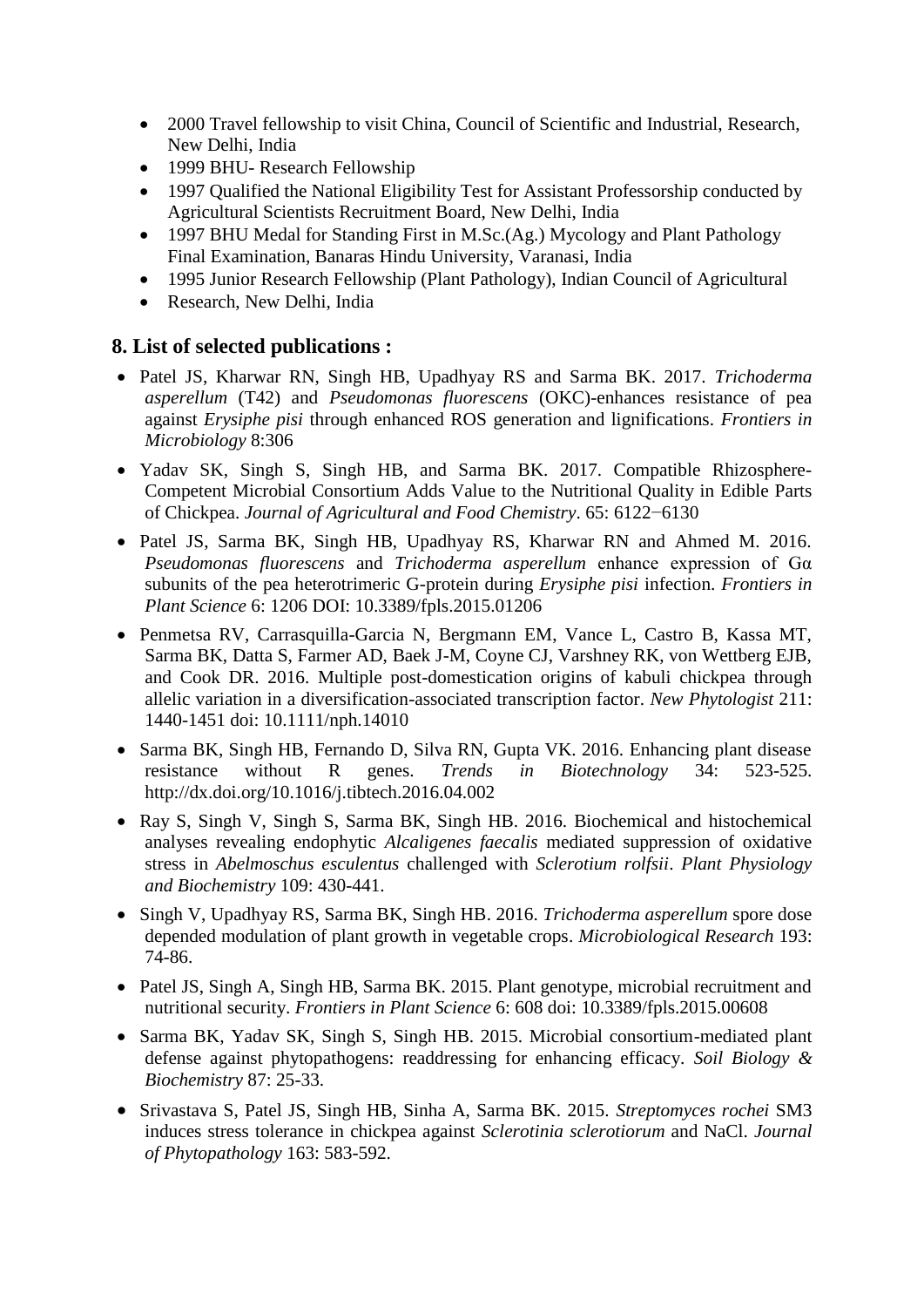- Sarma BK and Singh HB. 2014. Harnessing transgenerational plant immunity. *Current Science* 107(12): 1941-1942.
- Singh A, Jain A, Sarma BK, Upadhyay RS, Singh HB. 2014. Beneficial compatible microbes enhances antioxidants in chickpea edible parts through synergistic interactions. *LWT-Food Science and Technology* 56:390-397.
- Keswani C, Mishra S, Sarma BK, Singh SP, Singh HB. 2014. Unraveling the efficient applications of secondary metabolites of various *Trichoderma* spp. *Applied Microbiology and Biotechnology* 98:533–544
- Singh A, Jain A, Sarma BK, Upadhyay RS, Singh HB. 2013. Rhizosphere microbes facilitate redox homeostasis in *Cicer arietinum* against biotic stress. *Annals of Applied Biology* 163: 33–46.
- Singh A, Jain A, Sarma BK, Abhilash PC, Singh HB. 2013. Solid waste management of temple floral offerings by vermicomposting using *Eisenia fetida*. *Waste Management* 33: 1113–1118.
- Singh A, Sarma BK, Upadhyay RS, Singh HB. 2013. Compatible rhizosphere microbes mediated alleviation of biotic stress in chickpea through enhanced antioxidant and phenylpropanoid activities. *Microbiological Research* 168: 33– 40.
- Kassa MT, Penmetsa RV, Carrasquilla-Garcia N, Sarma BK, Datta S, Upadhyaya HD, Varshney RK, von Wettberg EJB, and Cook DR. 2012. Genetic patterns of domestication in pigeonpea (*Cajanus cajan* (L.) Millsp.) and wild *Cajanus* relatives. *PLoS ONE* 7(6): e39563. doi:10.1371/journal.pone.0039563.
- Saxena RK, Penmetsa RV, Upadhyaya HD, Kumar A, Carrasquilla-Garcia N, Schlueter JA, Farmer A, Whaley AM, Sarma BK, May GD, Cook DR, and Varshney RK. 2012. Large-Scale Development of Cost-Effective Single-Nucleotide Polymorphism Marker Assays for Genetic Mapping in Pigeonpea and Comparative Mapping in Legumes. *DNA Research* doi:10.1093/dnares/dss025
- Jain, A., Singh, S., Sarma, B.K., Singh, H.B. 2012. Microbial consortium mediated reprogramming of defense network in pea to enhance tolerance against *Sclerotinia sclerotiorum*. *Journal of Applied Microbiology* 112: 537-550.
- Pandey PK, Yadav SK, Singh A, Sarma BK, Mishra A, Singh HB. 2012. Cross-species alleviation of biotic and abiotic stresses by the endophyte *Pseudomonas aeruginosa* PW09. *Journal of Phytopathology* 160:532–539.
- Riely, B.K., He, H., Venkateshwaran, M., Sarma, B.K., Schraiber, J., Ané, JM., and Cook, D.R. 2011. Identification of legume RopGEF gene families and characterization of a *Medicago truncatula* RopGEF mediating polar growth of root hairs. *The Plant Journal* 65(2):230-243.
- Singhai, P.K., Sarma, B.K. and Srivastava, J.S. 2011. Biological management of common scab of potato through *Pseudomonas* species and vermicompost. *Biological Control* 57: 150-157.

#### **9. Additional Information/Achievements :**

International Collaborations: